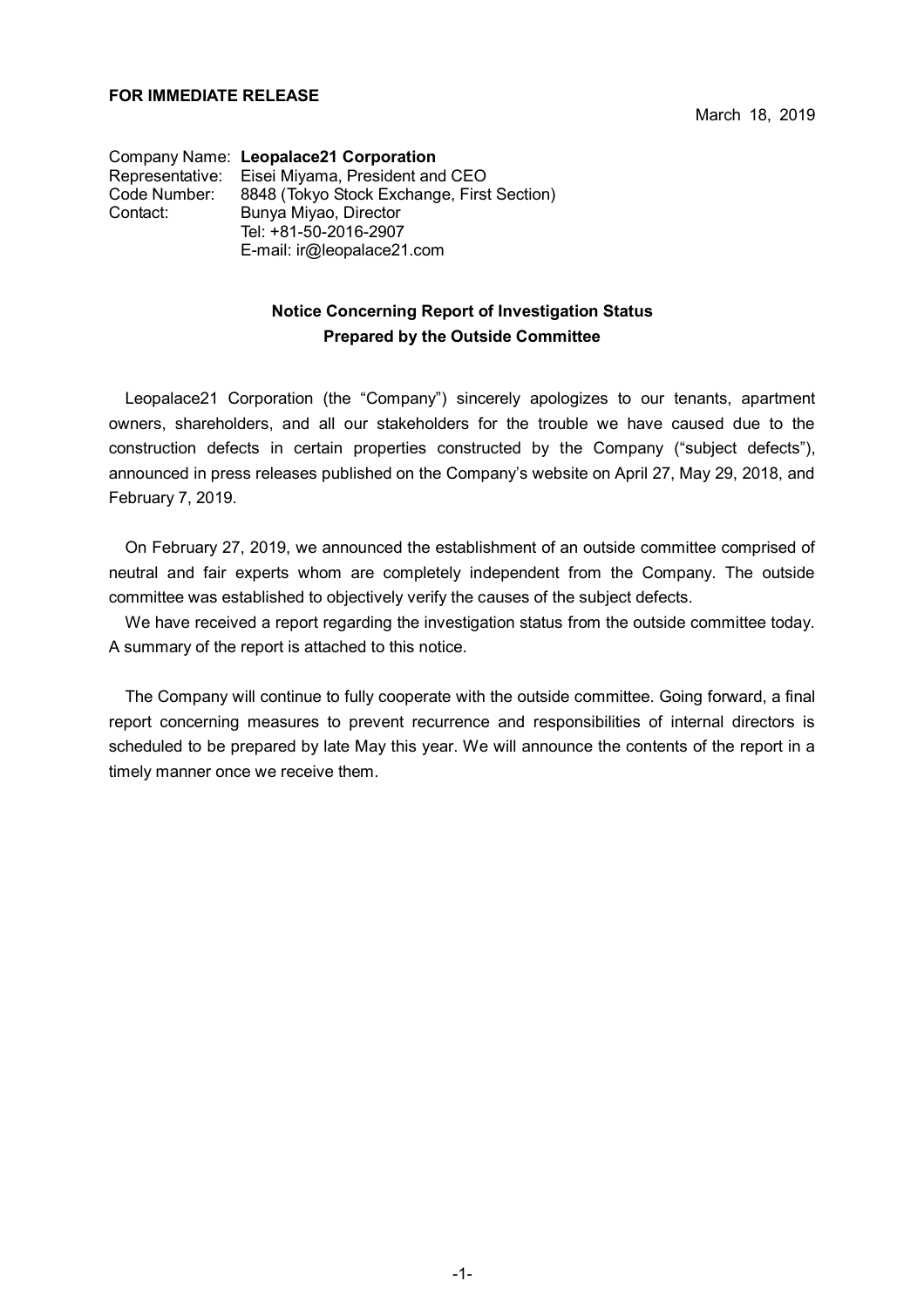# **Progress of the Outside Committee's Investigation (Summary)**

Leopalace21 Corporation Outside Committee

#### **Section 1 Outline of the Ongoing Investigation**

The purpose of the current investigation by this Committee is to find out the facts, and determine the causes, of the problems announced by Leopalace21 Corporation ("**Leopalace21**") on April 27, 2018, May 29, 2018, and February 7, 2019 regarding (i) the problem on the defects in which parting walls were not constructed in small-scale attic or spaces above ceilings ("**Problem on Parting Walls in Small-Scale Attic, Etc.**"), (ii) the problem on the defects in which foamed urethane was used as insulation material in parting walls although the construction certification documents describe to use glass wool or rock wool ("**Problem on Parting Walls Foamed Urethane**"), (iii) the problem on the defects in which exterior walls do not meet the specifications certified by the Minister of Land, Infrastructure and Transport ("**MLIT**") as described in the construction certification documents ("**Problem on Exterior Wall Specifications**"), and (iv) the problem on the defects in which construction of ceilings does not meet the specifications certified by the MLIT Notice as described in the construction certification documents ("**Problem on Ceiling**," and the defects of (i) through (iv), collectively, the "**Defects**") .

This Committee has conducted a total of 31 interviews with 25 relevant persons and reviewed related materials which this Committee received. This Committee will conduct data review and examine the floor plans and other items with external verification inspection agencies and other institutions. As most of the properties with the Defects were constructed and sold between 1993 and 2001, the persons involved in the construction and sales of such properties have either resigned or, even if they remain in office, their memory has deteriorated, and related materials have become scattered and lost. In addition, the relevant persons who may understand the situation at that time have been overloaded with the all-building investigation, repairs, and other work. Therefore, this investigation has been very time-consuming, even after the establishment of this Committee on February 27.

This Committee complies with the guidelines of the Japan Federation of Bar Associations, to the extent possible, and is also conducting this investigation based on the principles of the Japan Exchange Regulation, in order to ensure the independence and objectivity of the investigation.

#### **Section 2 Status of the Investigation**

#### **1. Problem on Parting Walls in Small-Scale Attic, Etc.**

Leopalace21 prepared multiple floor plans and other items, for development and construction of the properties, and this Committee has found multiple unconformities between such floor plans etc. Although the unconformities in the floor plans and other items, seem to be the direct reason why parting walls were not constructed in small-scale attic, etc., of some properties, this Committee's investigation has not yet revealed the reason why such unconformities were created. The Problem on Parting Walls in Small-Scale Attic, Etc. is widely spread in Leopalace21, and it is suspected that the non-construction of the parting walls in small-scale attic, etc. were result of intentional organization-wide conduct as well as resulting from the slipshod and weak development and construction structure for properties, which will be an important aspect of future investigations.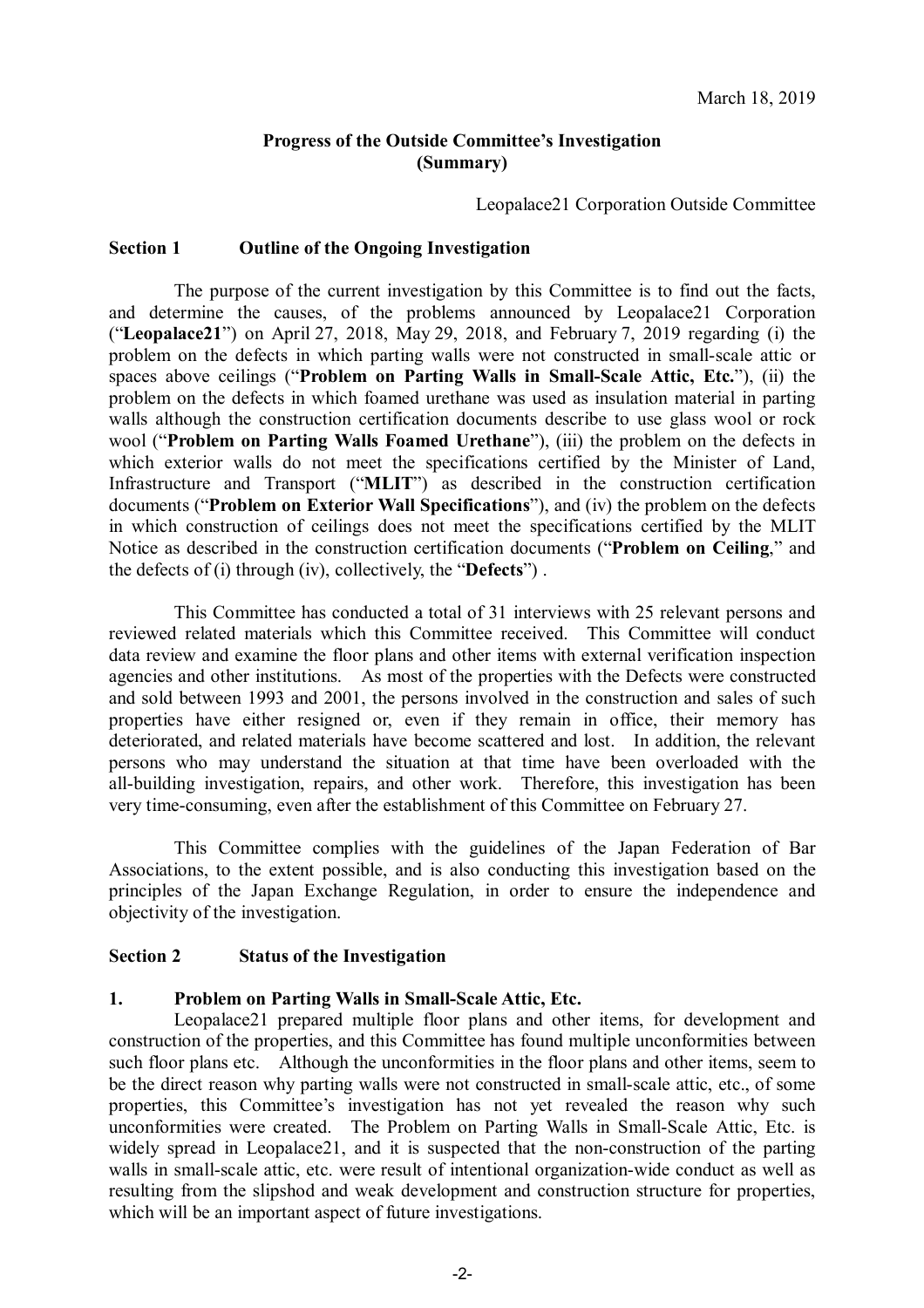Furthermore, the question exists as to the procedure for discussion of legal conformity during product development and check during construction at that time.

Around 2012, in a civil action between Leopalace21 and an owner of a Leopalace21 property, the owner pointed out that parting walls were not constructed in the small-scale attic, etc. It is suspected that Leopalace21 had recognized the Problem on Parting Walls in Small-Scale Attic, Etc. before the defect is pointed out by another owner in 2018.

## **2. Problem on Parting Walls Foamed Urethane**

The ex-president of Leopalace21 directed to use foamed urethane as insulation material in parting walls etc., and, foamed urethane was used as insulation material in parting walls in some properties. However, in the floor plans and other items of such properties describe that glass wool is to be used as the insulation material in parting walls. There are unconformities in the floor plans and other items relating to the use of either foamed urethane or glass wool, the question exists in the reason why such unconformities were created.

The more important point is that use of foamed urethane as insulation material in parting wall may result in the building not meeting the sound insulation standards required by applicable laws. It is assumed that sufficient performance tests for the use of foamed urethane in parting wall were not conducted at the development stage because it was according to the top-down directions given by the president at that time, and this Committee also need to investigate the implementation status of performance tests at that time, the compliance-consciousness of the relevant persons, and other related matters.

# **3. Problem on Exterior Wall Specifications**

The panels for exterior walls were not meeting qualifications certified by the MLIT, and it is assumed that production drawings for the panels were insufficient. Therefore, this Committee needs to investigate the understanding of each relevant person regarding the certification of the MLIT, the process by which production drawings for the panels were prepared, and other related matters.

Furthermore, as was the case with 2. above, foamed urethane was used as insulation material in exterior walls, under the direction of the president at that time but, as with the Problem on Parting Walls Foamed Urethane, the floor plans and other items describe that glass wool is to be used as the insulation material in exterior wall. Therefore, the reason why such unconformity in these floor plans and other items created, is also an issue.

From May 2015 through July 2018, requests for decision were applied for repair work of the properties with foamed urethane used as insulation material for exterior wall. It is suspected that Leopalace21 had recognized the Exterior Wall Specifications Problem before the all-building investigations.

#### **4. Problem on Ceiling**

The floor plans and other items of some properties include misleading descriptions regarding the construction of ceilings, which may have caused the misunderstanding of the product ordering department, sub-constructors, and other related persons, and such misunderstandings may have resulted in the defects of ceiling. The reason and circumstances why such misleading descriptions were created, history of changes and revisions of floor plans, and other related matters are the issue.

# **5. Procedure for Check of Legal Conformity, Qualities, Performance, etc.**

At the time of the properties with the Defects were produced, Leopalace21 had no department or person in charge of handling legal issues professionally, and it seems that there were no clear rules concerning how to consider legal issues in the product development stage. In addition, it is not yet revealed what consultations occurred between Leopalace21 and the outside experts retained for product development.